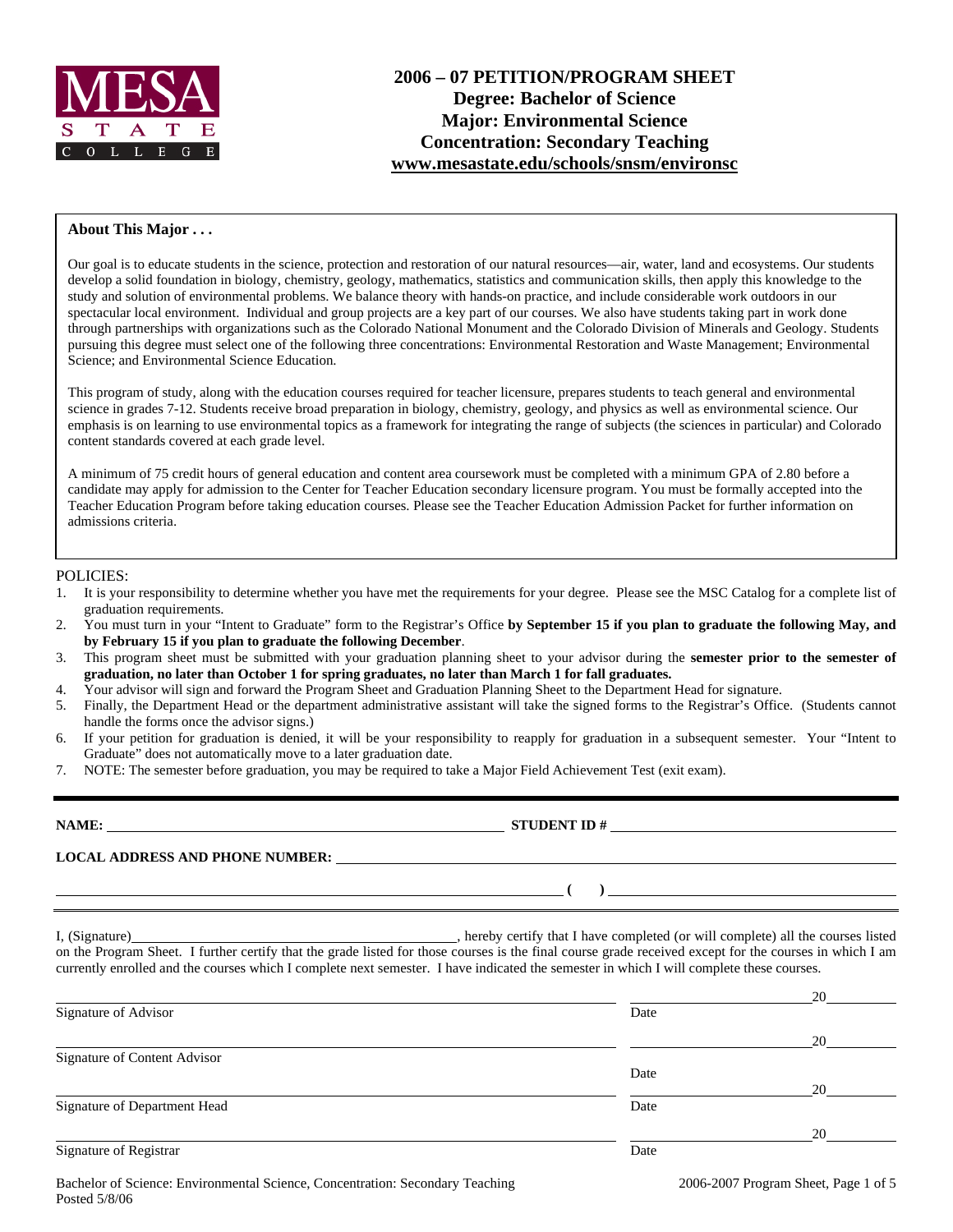- Must earn 120-121 semester hours and meet the academic residency requirements to earn a baccalaureate degree at Mesa State College.
- Must earn a minimum of 40 semester hours in upper division courses (i.e., 300-level and 400-level courses).
- A cumulative grade point average of 2.8 or higher must be maintained for all courses.
- No grades lower than "C" are accepted in required major courses, restricted electives, and required courses in other sciences.
- When filling out this program sheet a course can only be used once, i.e., no double counting is allowed between categories.
- Excess KINA/HPWE courses beyond the two required and pre-collegiate courses (usually numbered below 100) cannot be used for graduation.
- All degree requirements must be completed as described. Any exceptions or substitutions must be recommended in advance by the faculty advisor and approved by the Department Head. Courses related to teacher licensure must also be approved by the Teacher Education Dept.
- It is recommended that students work closely with a faculty advisor when selecting courses and scheduling classes prior to registration.
- Students are required to participate in exit examinations or other programs deemed necessary to comply with the college accountability requirement.
- Students must PASS the PLACE or PRAXIS II exam in the content area prior to commencing the internship. Also, ALL other coursework toward the degree must be successfully completed prior to the internship.

## General Education Requirements (Minimum of 33 semester hours) See the M.S.C. catalog for the list of courses that meet the general education categories.

| Trns/Subs<br>Credit<br>Grade<br>Term<br>Course<br>No.<br>Year<br>English: ENGL 111 and 112 (6 semester hours, must receive a                                                         | Trns/Subs<br>Credit<br>Grade<br>Term<br>Year<br>Course<br>No.<br>Humanities or Social/Behavioral Science: (3 semester hours)                                                                   |
|--------------------------------------------------------------------------------------------------------------------------------------------------------------------------------------|------------------------------------------------------------------------------------------------------------------------------------------------------------------------------------------------|
| "B" or better, must be completed by the time the student has 60                                                                                                                      |                                                                                                                                                                                                |
| semester hours)                                                                                                                                                                      |                                                                                                                                                                                                |
| *ENGL                                                                                                                                                                                | Fine Arts: (3 semester hours)                                                                                                                                                                  |
| *ENGL                                                                                                                                                                                |                                                                                                                                                                                                |
| *ENGL 129, Honors English, may be substituted for ENGL 111 and ENGL<br>112. Must earn a grade of "B" or better. May need to take additional<br>electives.                            |                                                                                                                                                                                                |
| Humanities: (6 semester hours)                                                                                                                                                       | <b>Natural Sciences:</b> (minimum 6 semester hours, at least one course<br>must include a lab) Choose two courses from PHYS 101, GEOL 103,<br>GEOL 105, GEOL 111/111L, GEOL 112/112L, GEOL 203 |
|                                                                                                                                                                                      |                                                                                                                                                                                                |
| Social and Behavioral Sciences: (6 semester hours)                                                                                                                                   | Need a "C" or higher                                                                                                                                                                           |
| <b>PSYC</b><br>233                                                                                                                                                                   |                                                                                                                                                                                                |
|                                                                                                                                                                                      | Applied Studies: (3 semester hours)                                                                                                                                                            |
| (PSYC 233 required with a grade of "B" or better)                                                                                                                                    | <b>SPCH</b><br>102<br>(SPCH 102 Required with a grade of "B" or better)                                                                                                                        |
|                                                                                                                                                                                      |                                                                                                                                                                                                |
| Other Requirements (10 semester hours)                                                                                                                                               |                                                                                                                                                                                                |
|                                                                                                                                                                                      |                                                                                                                                                                                                |
| Kinesiology: (3 Semester Hours)                                                                                                                                                      | <b>Bachelor of Science Degree Distinction:</b>                                                                                                                                                 |
| Trns/Subs<br>Course<br><u>No.</u><br>Credit<br>Grade<br>Term<br>Year                                                                                                                 | (7 semester hours) Must earn a "C" or better in both courses.                                                                                                                                  |
| <b>KINE/HPWA</b><br>100<br>$\blacksquare$                                                                                                                                            | Grade<br>Term<br>Trns/Subs<br>Credit<br>Year<br>Course<br>No.                                                                                                                                  |
| <b>KINA/HPWE</b>                                                                                                                                                                     | MATH*<br>4<br>113                                                                                                                                                                              |
| <b>KINA/HPWE</b>                                                                                                                                                                     | <b>STAT</b><br>200<br>3                                                                                                                                                                        |
| See the M.S.C. catalog for the list of approved KINA/HPWE/Selected DANC<br>courses.                                                                                                  | *Math 113 or higher level math as approved by advisor                                                                                                                                          |
| Environmental Science - Leading to Secondary Teacher Licensure Major Requirements (47-48 Semester Hours)<br>A "C" or higher is required in all courses listed as major requirements. |                                                                                                                                                                                                |
| Trns/Subs<br>Term<br><u>No.</u><br>Credit<br>Grade<br>Year<br>Course<br>Beguired Core Courses (22 semester hours)                                                                    | Trns/Subs<br>Credit<br>Grade<br>Term<br>Course<br>No.<br>Year                                                                                                                                  |

| Course                                                    | INO.       | Create | Grade | rerm | r ear | <b>THEYSUDS</b> | Course      | INO.       | Create | Grade | 1 erm | r ear | 1 rns/Subs |
|-----------------------------------------------------------|------------|--------|-------|------|-------|-----------------|-------------|------------|--------|-------|-------|-------|------------|
| Required Core Courses (22 semester hours)                 |            |        |       |      |       |                 |             |            |        |       |       |       |            |
| <b>ENVS</b>                                               | 110        |        |       |      |       |                 | <b>ENVS</b> | <u>331</u> |        |       |       |       |            |
| <b>ENVS</b>                                               | 210        |        |       |      |       |                 | <b>ENVS</b> | 331L       |        |       |       |       |            |
| <b>ENVS</b>                                               | <u>312</u> |        |       |      |       |                 | <b>ENVS</b> | 340        |        |       |       |       |            |
| <b>ENVS</b>                                               | 312L       |        |       |      |       |                 | <b>ENVS</b> | 430        |        |       |       |       |            |
|                                                           |            |        |       |      |       |                 | <b>ENVS</b> | 492        | $\sim$ |       |       |       |            |
| Restricted Electives (3 semester hours from ENVS courses) |            |        |       |      |       |                 |             |            |        |       |       |       |            |
| <b>ENVS</b>                                               |            |        |       |      |       |                 |             |            |        |       |       |       |            |
| <b>Continued on Page 3</b>                                |            |        |       |      |       |                 |             |            |        |       |       |       |            |
|                                                           |            |        |       |      |       |                 |             |            |        |       |       |       |            |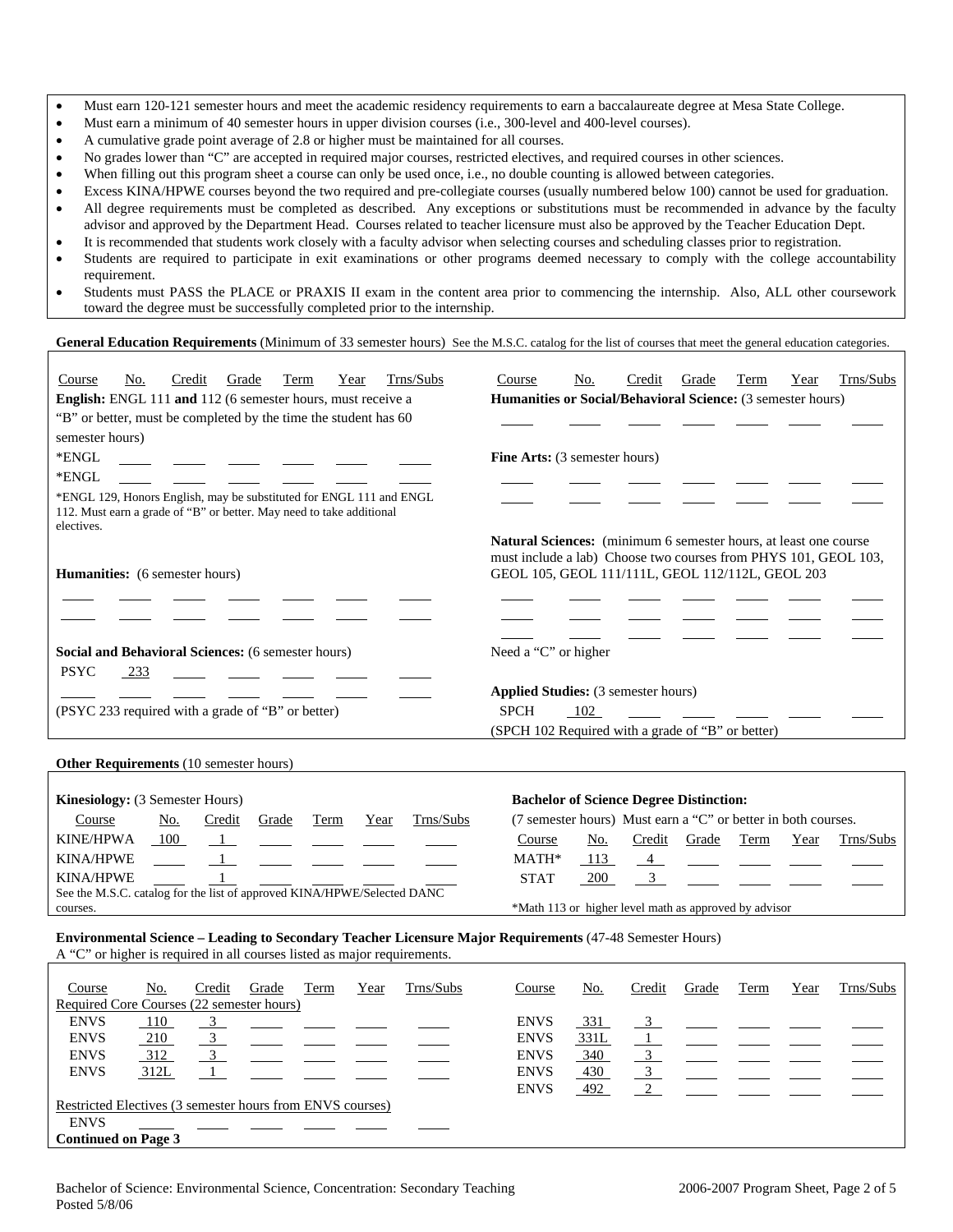| Course                                                                             | No. | Credit | Grade | Term | Year | Trns/Subs | Course                                                                                                          | No. | Credit | Grade | Term | Year | Trns/Subs |
|------------------------------------------------------------------------------------|-----|--------|-------|------|------|-----------|-----------------------------------------------------------------------------------------------------------------|-----|--------|-------|------|------|-----------|
| Required Courses in Other Sciences (22-23 semester hours minimum)                  |     |        |       |      |      |           |                                                                                                                 |     |        |       |      |      |           |
|                                                                                    |     |        |       |      |      |           | <b>Biology</b> – 9-10 semester hours selected from BIOL 105/105L, BIOL 209/209L, BIOL 211/211L                  |     |        |       |      |      |           |
| <b>BIOL</b>                                                                        |     |        |       |      |      |           | <b>BIOL</b>                                                                                                     |     |        |       |      |      |           |
| <b>BIOL</b>                                                                        |     |        |       |      |      |           | <b>BIOL</b>                                                                                                     |     |        |       |      |      |           |
|                                                                                    |     |        |       |      |      |           | Chemistry – 10 semester hours selected from CHEM 121/121L and CHEM 122/122L, or CHEM 131/131L and CHEM 132/132L |     |        |       |      |      |           |
| <b>CHEM</b>                                                                        |     |        |       |      |      |           | <b>CHEM</b>                                                                                                     |     |        |       |      |      |           |
| <b>CHEM</b>                                                                        |     |        |       |      |      |           | <b>CHEM</b>                                                                                                     |     |        |       |      |      |           |
| <b>Physics</b> $-3$ semester hours minimum selected from PHYS 100 or PHYS 111/111L |     |        |       |      |      |           |                                                                                                                 |     |        |       |      |      |           |
| <b>PHYS</b>                                                                        |     |        |       |      |      |           | <b>PHYS</b>                                                                                                     |     |        |       |      |      |           |

#### **Secondary Education Requirements** (29 Semester Hours)

| Course      | No.                                                                                   | Credit | Grade | Term | Year | Trns/Subs                                                                                       | Course                                                                                                                                    | No.   | Credit | Grade | Term                           | Year | Trns/Subs |
|-------------|---------------------------------------------------------------------------------------|--------|-------|------|------|-------------------------------------------------------------------------------------------------|-------------------------------------------------------------------------------------------------------------------------------------------|-------|--------|-------|--------------------------------|------|-----------|
|             |                                                                                       |        |       |      |      |                                                                                                 | *Prerequisites: ENGL 111, ENGL 112, SPCH 102, PSYC 233 (all with a grade of B or better), Declared major in Environmental Science-Leading |       |        |       |                                |      |           |
|             | to Secondary Teacher Licensure and formal acceptance to the Teacher Education Program |        |       |      |      |                                                                                                 |                                                                                                                                           |       |        |       |                                |      |           |
| <b>EDUC</b> | 211*                                                                                  |        |       |      |      | $\frac{2}{\sqrt{2}}$ and $\frac{2}{\sqrt{2}}$ and $\frac{2}{\sqrt{2}}$ and $\frac{2}{\sqrt{2}}$ | <b>EDUC</b>                                                                                                                               | 497   |        |       | $3 \left( \frac{1}{2} \right)$ |      |           |
| <b>EDUC</b> | 342                                                                                   |        |       |      |      |                                                                                                 | <b>EDUC</b>                                                                                                                               | 497D  |        |       |                                |      |           |
| <b>EDUC</b> | 343                                                                                   |        |       |      |      |                                                                                                 | <b>EDUC</b>                                                                                                                               | 499G* |        |       |                                |      |           |
| <b>EDUC</b> | 442                                                                                   |        |       |      |      |                                                                                                 |                                                                                                                                           |       |        |       |                                |      |           |
|             |                                                                                       |        |       |      |      |                                                                                                 |                                                                                                                                           |       |        |       |                                |      |           |

\*Students must PASS the PLACE or PRAXIS II exam in the content area prior to commencing the internship. Also, ALL other coursework toward the degree must be successfully completed prior to the internship.

#### **GRADUATION INFORMATION**

See the "Undergraduate Graduation Requirements" in the Mesa State College catalog for additional graduation information. **A 2.8 Minimum Cumulative Grade Point Average is required.**

**GENERAL EDUCATION REQUIREMENTS** (Minimum of 33 Semester Hours) See current Mesa State College catalog for list of courses that fulfill the requirements below. If one (or more) of the selections below is required in your major, you must use it to fulfill the major requirement and **make a different selection to meet the general education requirement. The courses may not be used to fulfill both requirements.**

**English – 6** Semester Hours (Must be **completed** before student has 60 semester hours. Must receive grade of "B" or above.) ENGL 111 **and** ENGL 112 **or** ENGL 129 *(by permission)*

**Humanities – 6** semester hours

**Social and Behavioral Sciences – 6** semester hours (PSYC 233 required with a "B" or better.)

**Humanities or Social/Behavioral Sciences – 3** semester hours

**Fine Arts – 3** semester hours

**Natural Sciences – 6** semester hours (At least one course must include a lab.) Choose two courses from PHYS 101, GEOL 103, GEOL 105, GEOL 111/111L, GEOL 112/112L, GEOL 203

**Applied Studies – 3** semester hours (SPCH 102 required with a "B" or better.)

#### **OTHER REQUIREMENTS** (10 Semester Hours)

#### **Kinesiology – 3** Semester Hours

Each student must take KINE/HPWA 100 together with two KINA/HPWE/Selected DANC courses. See current catalog for listing.

#### **Degree Distinction – 7** Semester Hours

MATH 113 College Algebra (Or a higher level math as approved by advisor) – 4 semester hours STAT 200 Probability and Statistics - 3 semester hours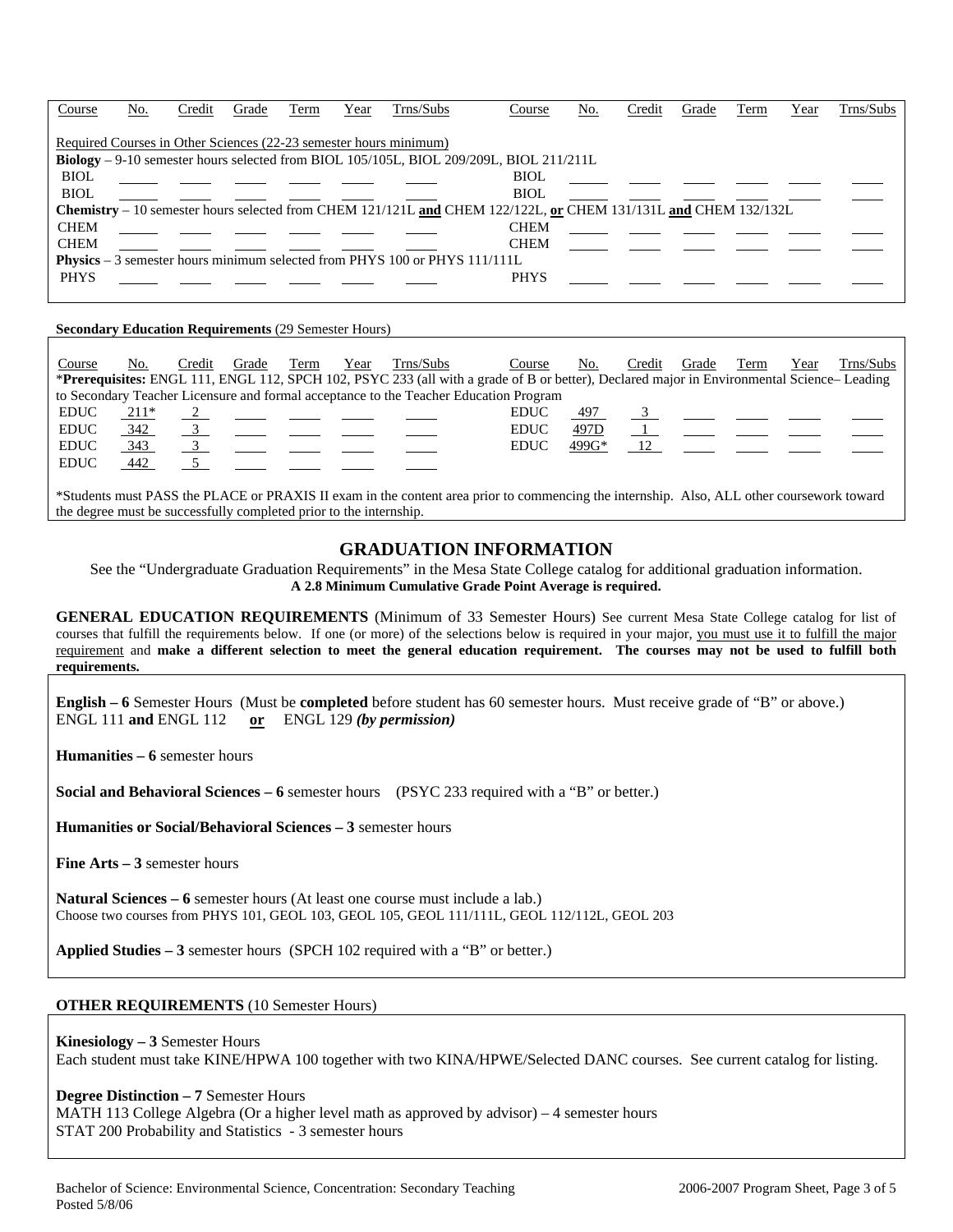## **Environmental Science – Leading to Secondary Teacher Licensure** (76-77 Semester Hours)

A "C" or higher is required in all courses listed as major requirements.

#### **Required Core Courses (22 semester hours):**

ENVS 110 Environmental Science & Technology I ENVS 210 Environmental Science & Technology II ENVS 312 Soil Properties and Characterization ENVS 312L Soil Properties and Characterization Lab ENVS 331 Water Quality ENVS 331L Water Quality Lab ENVS 340 Air Quality and Pollution Control ENVS 430 Laboratory Methods for Environmental Education ENVS 492 Capstone in Environmental Science and Technology

#### **Restricted Electives (3 semester hours)**

3 semester hours from ENVS courses

#### **Required Courses in Other Sciences**

**Biology** – 9-10 semester hours chosen from: BIOL 105/105L Attributes of Living Systems and Lab BIOL 209/209L Human Anatomy and Physiology I and Lab BIOL 211/211L Ecosystem Biology and Lab **Chemistry** – 10 semester hours selected from: CHEM 121/121L Principles of Chemistry and Lab **and** CHEM 122/122L Principles of Organic Chemistry and Lab CHEM 131/131L General Chemistry and Lab **and** CHEM 132/132L General Chemistry and Lab **Physics** – 3 semester hours minimum chosen from: PHYS 100 Concepts of Physics PHYS 111/111L General Physics and Lab

#### **Secondary Education Requirements** (29 semester hours)

\*Prerequisites: ENGL 111, ENGL 112, SPCH 102, PSYC 233 (all with grade of B or better) and declared major in Environmental Science – Leading to Secondary Teacher Licensure and formal acceptance to the Teacher Education Program. \*EDUC 211 Foundations of Education 2 semester hours 20 Field Experience Hours EDUC 342 Pedagogy & Assessment: Secondary/K-12 3 semester hours 20 Field Experience Hours EDUC 343 Teaching to Diversity 3 semester hours 20 Field Experience Hours EDUC 442 Integrating Literacy Across the 5 semester hours Curriculum 60 Field Experience Hours EDUC 497 Content Methodology Practicum 3 semester hours 80 Field Experience Hours with EDUC 497D EDUC 497D Methods of Teaching Secondary Science 1 semester hour EDUC 499G Teaching Internship and Colloquium 12 semester hours 600 Field Experience Hours

#### **Students must PASS the PLACE or PRAXIS II exam in the content area prior to commencing the internship. Also, ALL other coursework toward the degree must be successfully completed prior to internship.**

Students are required to participate in exit examinations or other programs deemed necessary to comply with the college accountability requirement. All degree requirements must be completed as described above. Any exceptions or substitutions must be recommended in advance by the faculty advisor, approved by the Department Head and the Teacher Education Department.